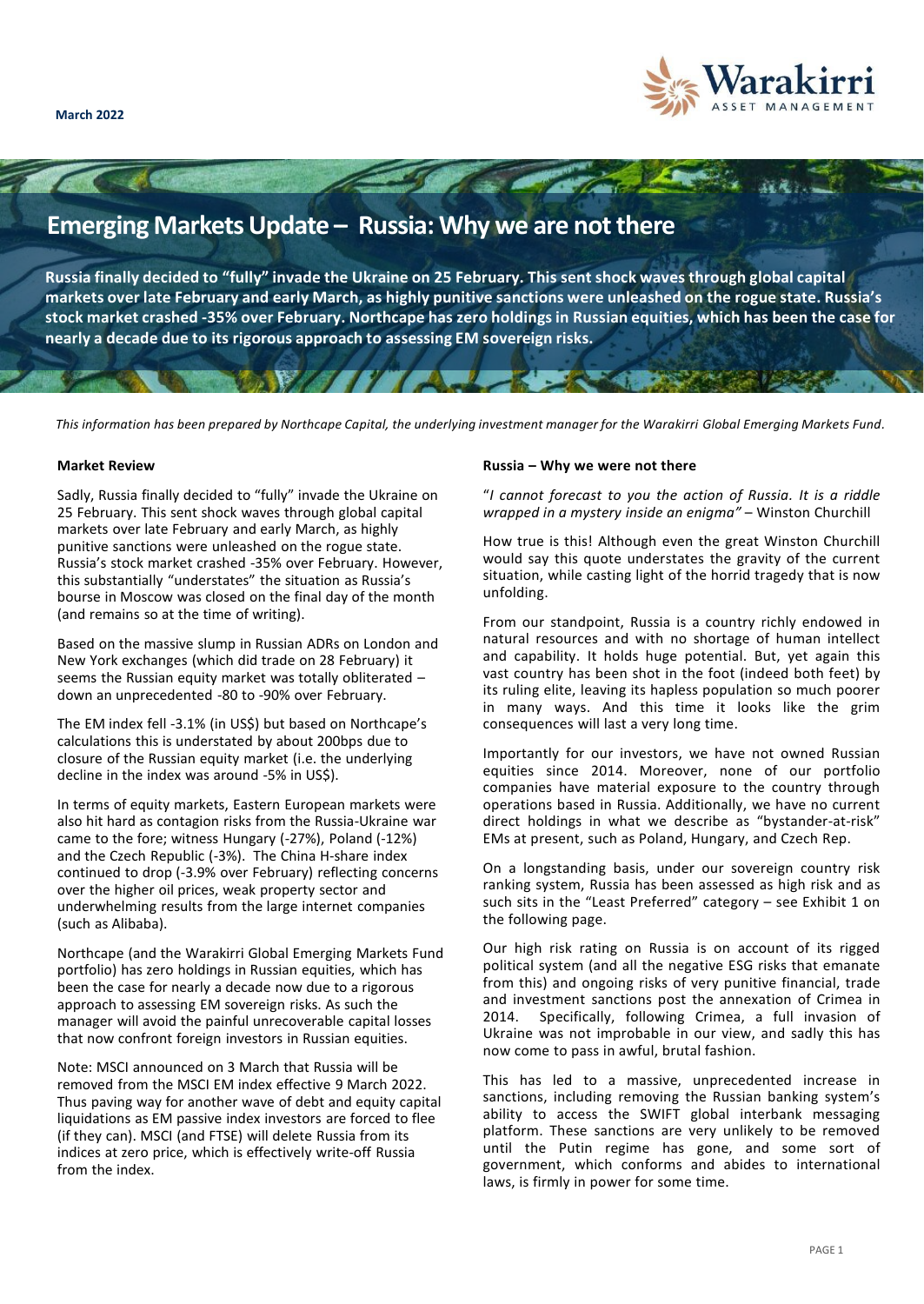

On top of Ukraine, Russian meddling in US elections, cyberattacks on US and its neighbouring states, weak commitments to net zero emissions, very poor track record on human rights, no real freedom of press and no ability to prosecute corporates in an independent judiciary, have all also necessitated the need have a very high-risk premium.

On the latter, there have been numerous examples where shareholders in Russian companies have had significant amounts of value confiscated by the state, and/or state sponsored individuals of the Putin regime (e.g. Magnit, Yukos). And there has been absolutely no ability to prosecute this behaviour and recover stolen funds and/or assets. This needs change for the better - much better.

Consequently, the equity risk premium we apply to Russian equities is very high (circa 20% +). This valuation discount is very deep and has effectively eliminated the ability for Northcape to own shares in any Russian company.

Further, despite its US\$650bn of foreign reserves, increased sanctions (some of which apply directly to its central bank by way of freezing its hard currency assets) have forced Russia to erect tight capital controls in order to prevent a total collapse in the Ruble and its domestic banking system.

In short Russia has become totally un-investible under our investment process.

#### **Russia was a Classic Value Trap**

- Russian equities have looked cheap for a decade, and hence the market lured in investors who lacked an appropriate process for evaluating sovereign risk.
- In fact, according to JP Morgan data, Russia was the biggest overweight amongst active EM funds prior to the 2022 Ukraine crisis.
- As a consequence of our proprietary sovereign risk overlay, Northcape has had zero exposure to Russia for the past decade.



#### **Russian Equities Valuation Relative to MSCI EM**

**Exhibit 1: Northcape EM Sovereign Discount Rate Rankings – Russia has the highest risk premium**